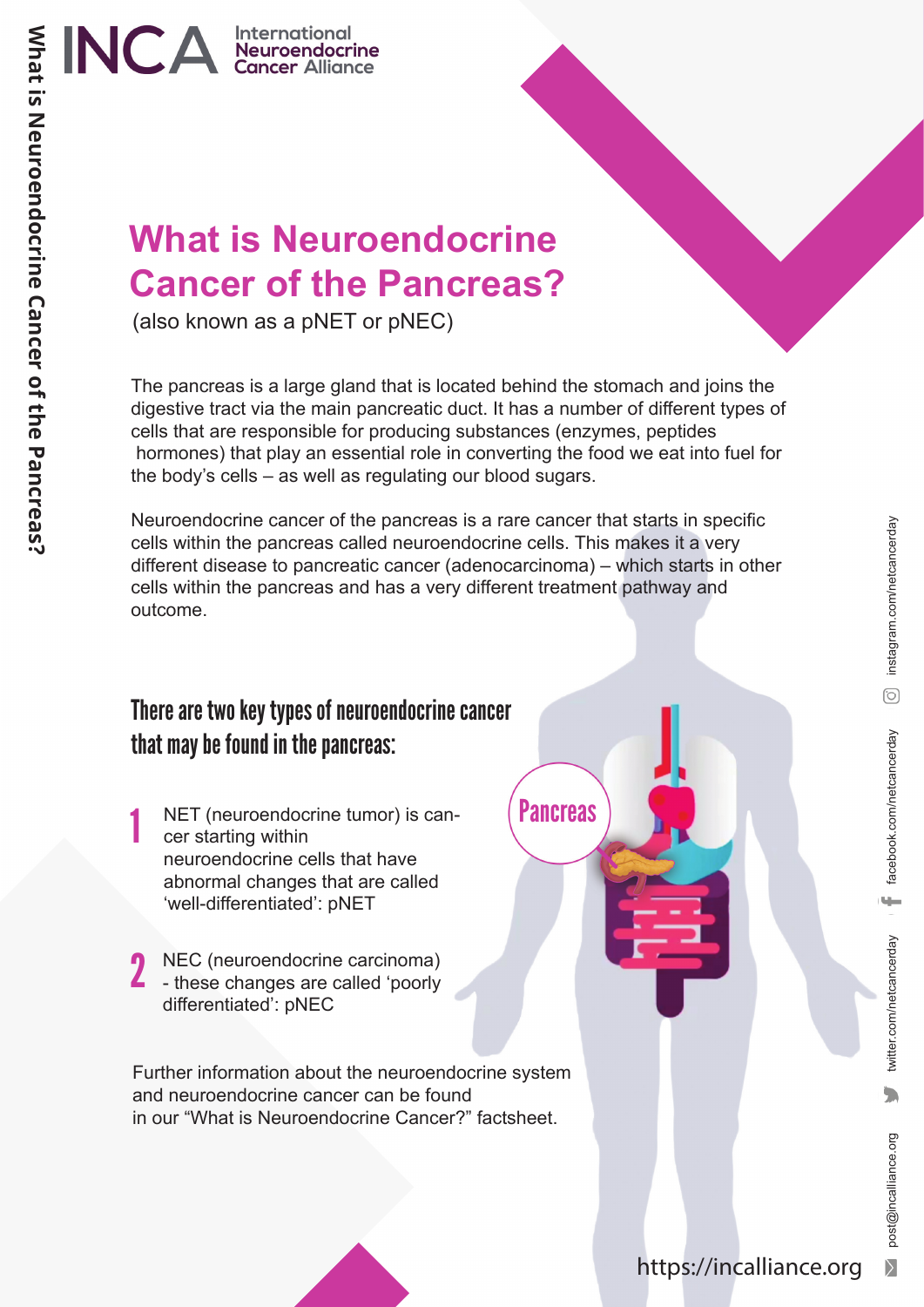## INCA International

#### Symptoms and syndromes

A syndrome is where 2 or more symptoms occur together – often suggesting a particular illness or disease. In pancreatic neuroendocrine cancer – you may hear the terms "functioning" (meaning "with hormone related symptoms") or "non-functioning" (meaning "without hormone related symptoms").

Nb functioning or non-functioning may also be terms used to describe whether these cancers show up on nuclear medicine imaging\* (see diagnostic tests).

The majority of neuroendocrine cancers of the pancreas are non-functioning, meaning that they do not over produce hormones. Symptoms, if/when they occur, tend to be related to the size and/or position of the cancer and can include back pain, jaundice, stomach pain and/or weight loss.

#### Functioning pancreatic neuroendocrine cancers produce syndromes – due to producing too much of specific pancreatic hormone. These include:

Insulinoma syndrome (insulin): dizziness, light-headedness, sweating, hunger, confusion & irritability. Symptoms may get better by eating – so weight gain, rather than weight loss, may also be seen.

- Gastrinoma (gastrin): Zollinger-Ellison syndrome acid reflux, heartburn, stomach/chest pain, diarrhoea, low haemoglobin causing tiredness.
	- VIPoma (vasoactive intestinal polypeptide): Werner-Morrison syndrome very watery, frequent and high-volume diarrhoea, with changes in potassium levels in the blood (low potassium) and low levels of acid in the stomach.

**Glucagonoma (glucagon):** NMES – necrotising migratory erythema syndrome – a skin rash that can spread across the body: It may look like eczema. It may also cause symptoms of diabetes, like feeling tired, frequent urination, dry mouth, nausea, weight loss and a low haemoglobin. Diarrhoea, blood clots and changes to skin, nails and hair may also be seen.

Somatostatinoma (somatostatin): can cause symptoms of diabetes - like feeling tired, frequent urination, dry mouth, nausea, weight loss. It may also cause anaemia (a low haemoglobin), diarrhoea and /or steatorrhea (fatty, pale, loose faeces that may be difficult to flush away).

PPoma (pancreatic polypeptide): rarely produces a syndrome.

÷

twitter.com/netcancerday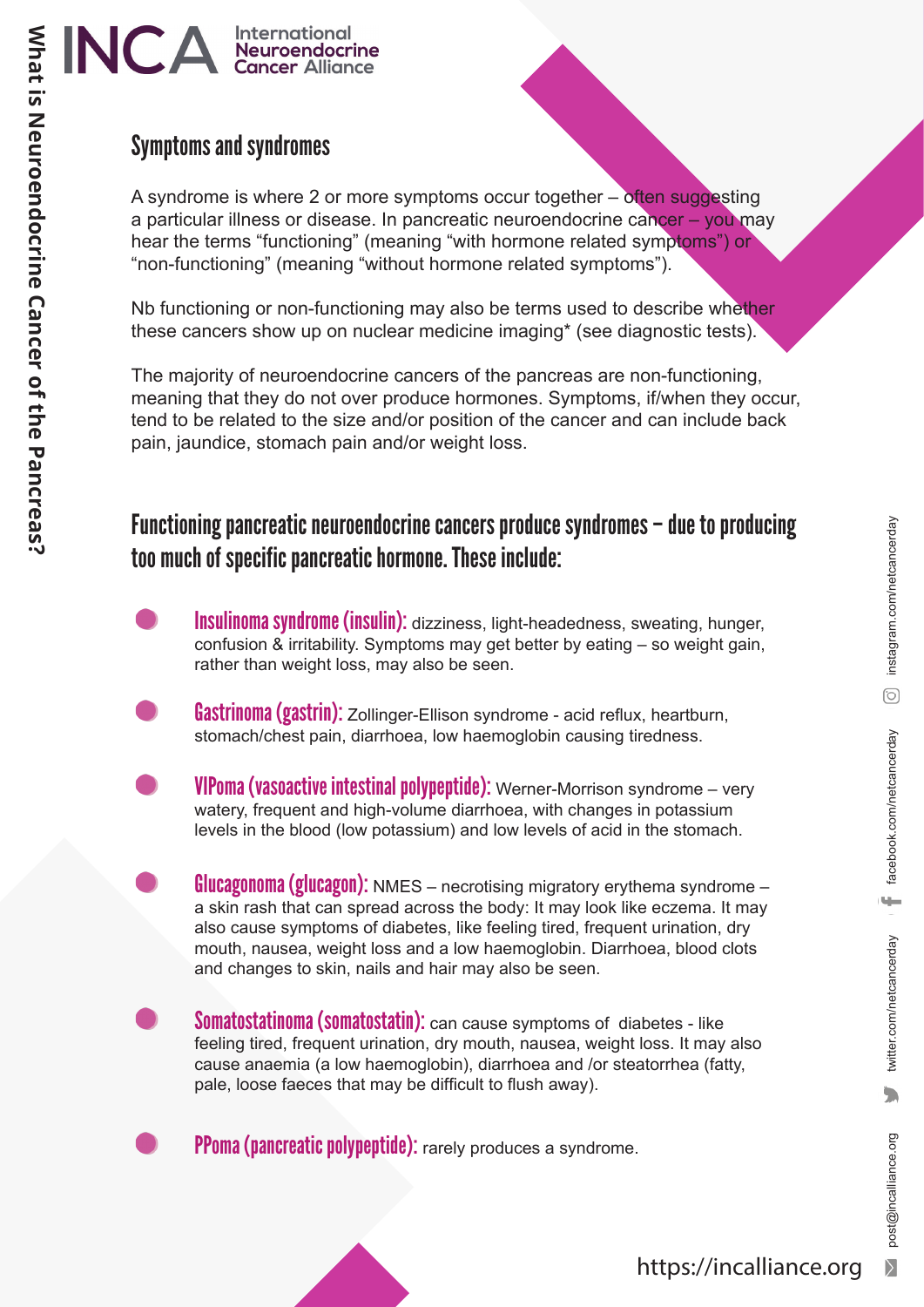## INCA International

Others (rare and associated with 'ectopic' hormone excess – hormones not usually produced in the pancreas) may include

- Cushing's syndrome (ACTHoma),
- Hyperparathyroidism (PTHrPoma),
- Calcitoninoma (watery diarrhoea and facial flushing),
- Neurotensinomas (low blood pressure /hypotension, flushing, diarrhoea, unintended weight loss, and diabetes)
	- and GRFoma (associated with acromegaly)

#### Causes and/or risk factors for pancreatic neuroendocrine cancer

There is no known causal factor – however it is important to follow advice in leading a healthy lifestyle: eat healthily, exercise and avoid smoking and too much alcohol.

Most occur without there being a family history of neuroendocrine and/or pancreatic cancer.

However, up to 30% occur on the background of a specific genetic syndrome / inherited condition. These include MEN1 (multiple endocrine neoplasia 1 – also known as Wermer's syndrome), VHL (Von-Hippel Landau), NF1 (neurofibromatosis 1) and tuberous sclerosis.

It is therefore vitally important that you are aware of and can tell your specialist team about not only your medical history, but also any family medical illnesses or conditions.

Further information on the genetic/inherited conditions mentioned here can be found in the multiple endocrine neoplasia factsheet.

ų.

twitter.com/netcancerday

 $\sum_{i=1}^{n}$ 

post@incalliance.org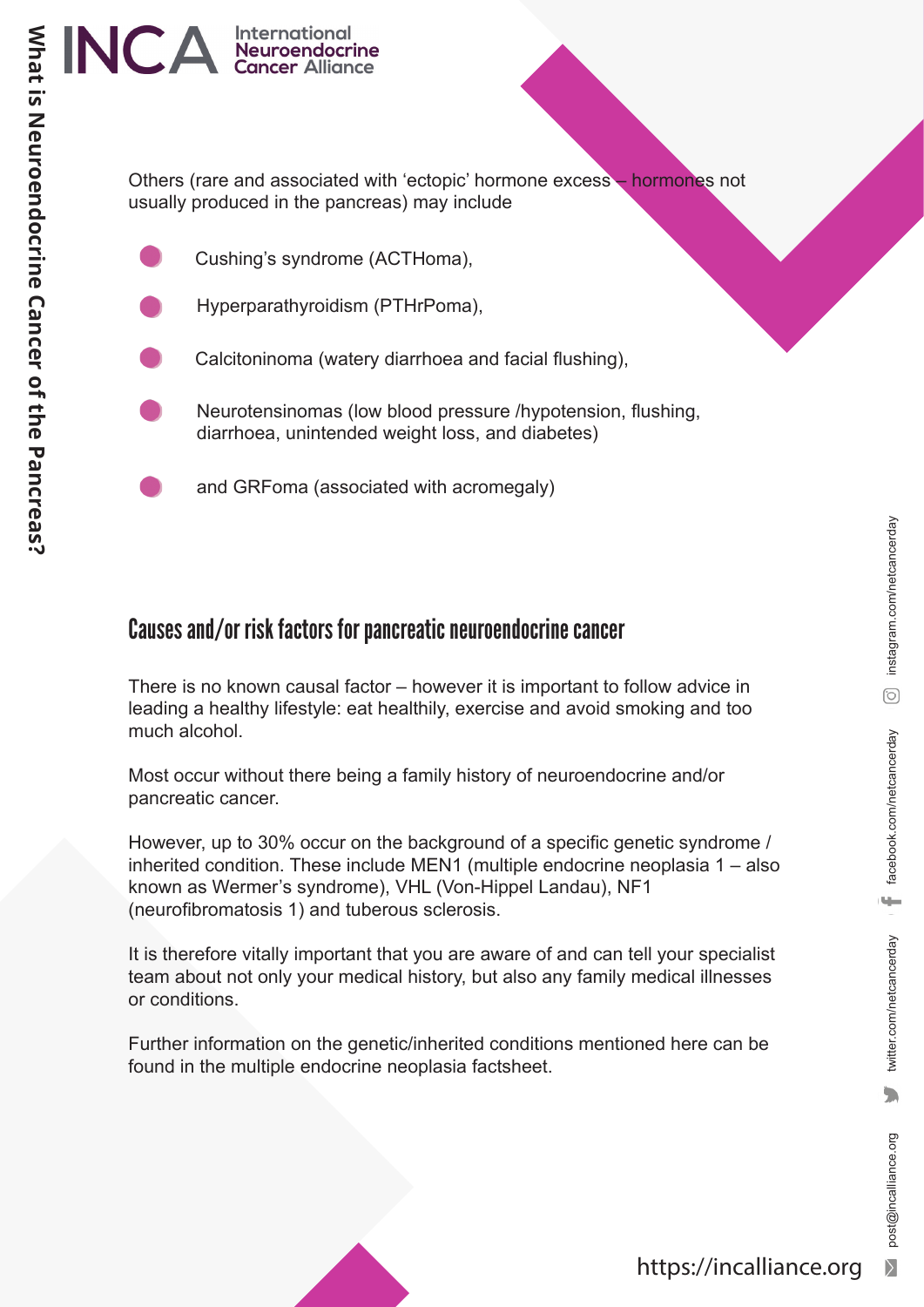

#### Common test that may or may not be used to help diagnosis

| <b>Blood/Urine Tests</b>                                                                                                                  | Full blood count<br>$(B12 + \text{serum iron})$<br>Liver and kidney function<br>Chromogranin A +/- B<br>Gut hormones (as baseline): e.g. insulin,                                                                                                                                                                 |
|-------------------------------------------------------------------------------------------------------------------------------------------|-------------------------------------------------------------------------------------------------------------------------------------------------------------------------------------------------------------------------------------------------------------------------------------------------------------------|
| NB screening for potential genetic<br>conditions is advisable where it is<br>suspected and/or family history<br>unclear or not available. | glucagon, VIP, somatostatin, etc<br>Urinary 5-HIAA<br>Calcium, calcitonin                                                                                                                                                                                                                                         |
| <b>Endoscopy</b>                                                                                                                          | Endoscopic ultrasound (EUS)                                                                                                                                                                                                                                                                                       |
| <b>Scans</b>                                                                                                                              | <b>Contrast CT/MRI</b><br>PET-based somatostatin receptor imaging<br>(SPECT-based somatostatin receptor<br>imaging if DOTA-octreotide PET n/a)<br>If available a FDG-PET - may be of<br>benefit if high-grade / rapidly progressing<br>disease<br>(if available a GLP-1 scan may be of<br>benefit for insulinoma) |
| <b>Pathology</b>                                                                                                                          | Differentiation and cellular morphology<br>Synaptophysin<br>Chromogranin<br><b>Ki67</b><br>+/- gut hormone                                                                                                                                                                                                        |

 $\sum_{i=1}^{n}$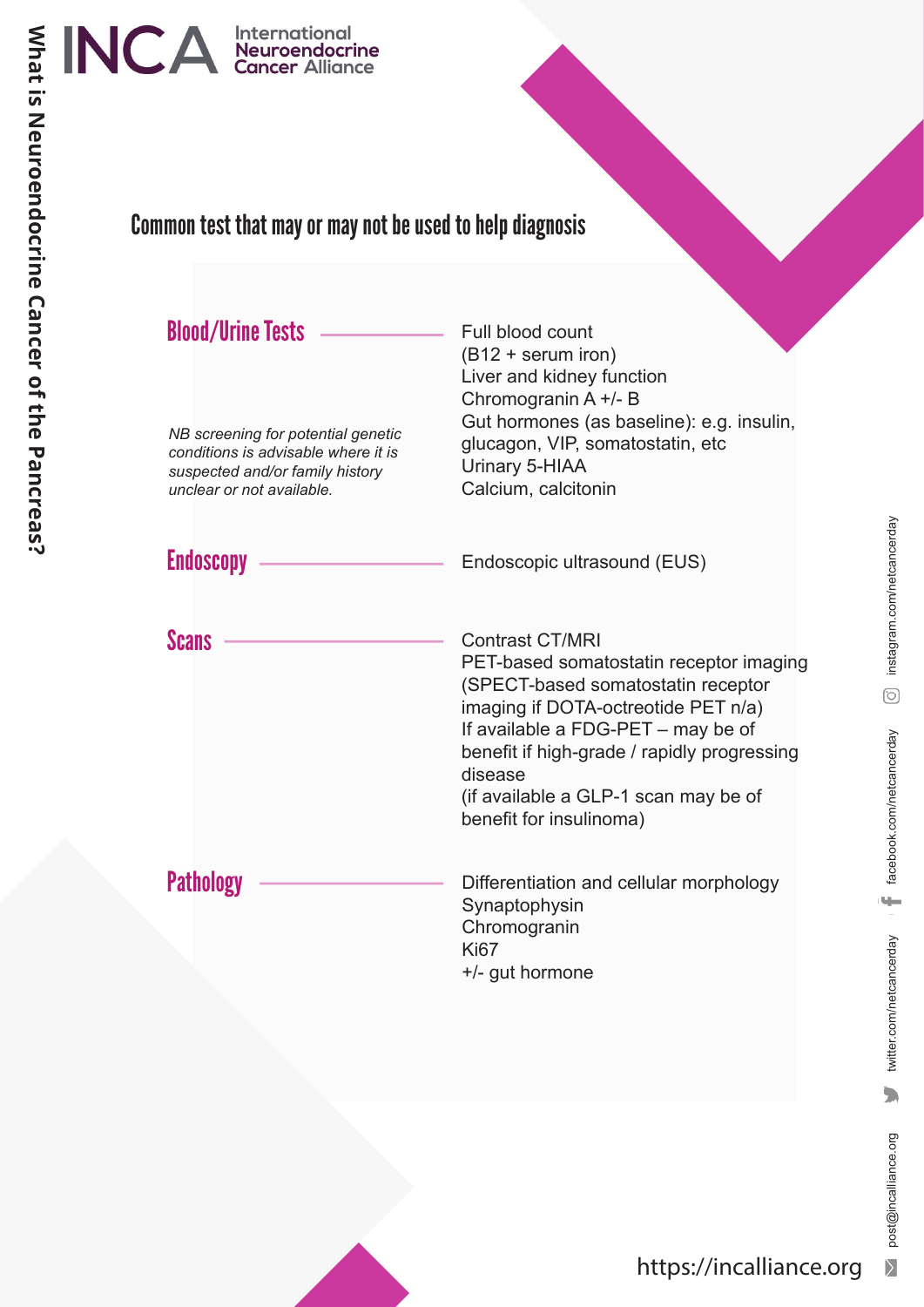#### **Treatment**

**What is Neuroendocrine Cancer of the Pancreas?**

What is Neuroendocrine Cancer of the Pancreas?

The key aim of treatment, should be to help you have the best possible quality of life - by ensuring access to appropriate treatment, management of symptoms and addressing what's most important to you.

#### **There is global consensus agreement that all neuroendocrine cancer patients should be reviewed by a specialist neuroendocrine cancer MDT to ensure best care.**

Treatment options will depend on the type (grading, functionality, etc), position and size of your pancreatic neuroendocrine cancer – and whether (and to where) it has spread. It will also depend on whether you have any other health concerns and/or illnesses and your general health and fitness.

#### One or more of the approaches below may be suggested:

- Monitoring or surveillance
- Removal of all or part of your NET/ NEC
- Control of your disease, by slowing or stopping the growth of your NET/ NEC
- Palliation, or easing of, your symptoms

A big part of meeting with your doctors or specialist nurse/team, is to make sure you get the information you need to understand what's being discussed, so that you can make an informed choice about your care.

There may be variations in access to the treatments available depending on the country.

#### One or more of the approaches below may be suggested:

Surveillance – can be used to assess how well treatment is working or in periods between treatments (which may be months/years)– Not everyone will need to be on treatment – surveillance can be used to check your cancer and general health for any signs of change that may mean that a treatment might need to be considered. All treatments have possible side effects, therefore, it is important to know when treatment may be helpful for you or not.

Surgery to remove or partially remove or bypass the primary pancreatic neuroendocrine cancer and/or secondary sites of disease (metastases).

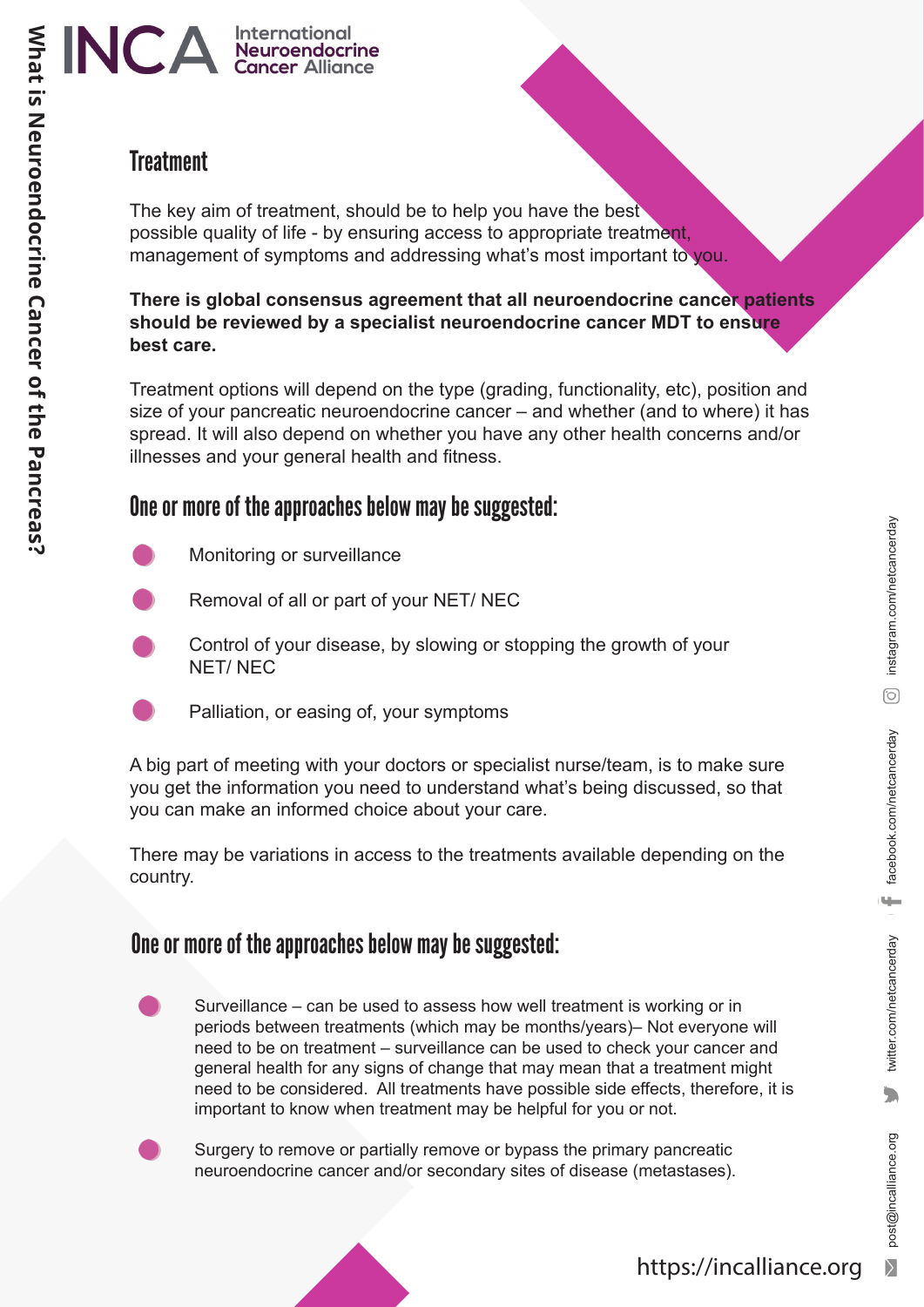- Somatostatin analogues (SSAs) and/or other drugs can be used to help regulate the secretion of gut hormones if too much is being produced (e.g. high dose proton pump inhibitors to reduce too much acid – gastrinoma). SSAs may also be used to further slow down growth rate in low to moderate grade pancreatic neuroendocrine cancer (pNET) – whether they are 'functioning' or not.
- Chemotherapy can be given orally (in tablets) or IV (through a vein) to slow tumor growth or try to reduce tumor size – this may be the first line therapy in high-grade disease - particularly pNEC. Chemotherapy may also be used to increase tumor cell sensitivity to radiation therapies.
- Targeted molecular therapies can be given orally (in tablets) or IV (through a vein) to slow tumor growth or try to reduce tumor size.
- Peptide Receptor Radionuclide Therapy (PRRT) may also be called radioligand therapy – uses targeted radiation to treat neuroendocrine cancer cells. This treatment can be used in some patients who have had a 'positive' somatostatin receptor-based scan.
	- Interventional radiology –through techniques such as embolisation or ablation to treat pNET that has spread to the liver.
		- Irreversible electroporation (IRE also known as nanoknife) is a relatively novel therapy that uses a strong electric current to kill cancer cells. It may be particularly useful in treating primary or secondary disease when surgery, or other ablation techniques, are risky because tumors are located too close to structures such as major blood vessels.
	- Clinical trial clinical research and safe new treatment development is essential to provide best care for those with neuroendocrine cancer – we need to know that treatments not only work, but work safely. There are several phases of trial therapy – further information can be found in our "Clinical Trials" factsheet. Participation in a trial is voluntary.

*NB: external beam radiotherapy to deliver radiation precisely to a tumor is rarely used except in specific circumstances.*

Follow up – there are expert agreed guidelines regarding how and when follow up should occur, however, in practice this varies and often with good reason – follow up should be expert informed & evidence /research based, but also tailored to you and what is appropriate for your best care.

# INCA International **What is Neuroendocrine Cancer of the Pancreas?** What is Neuroendocrine Cancer of the Pancreas?

instagram.com/netcancerday post@incalliance.org twitter.com/netcancerday facebook.com/netcancerday instagram.com/netcancerday  $\odot$ 

post@incalliance.org